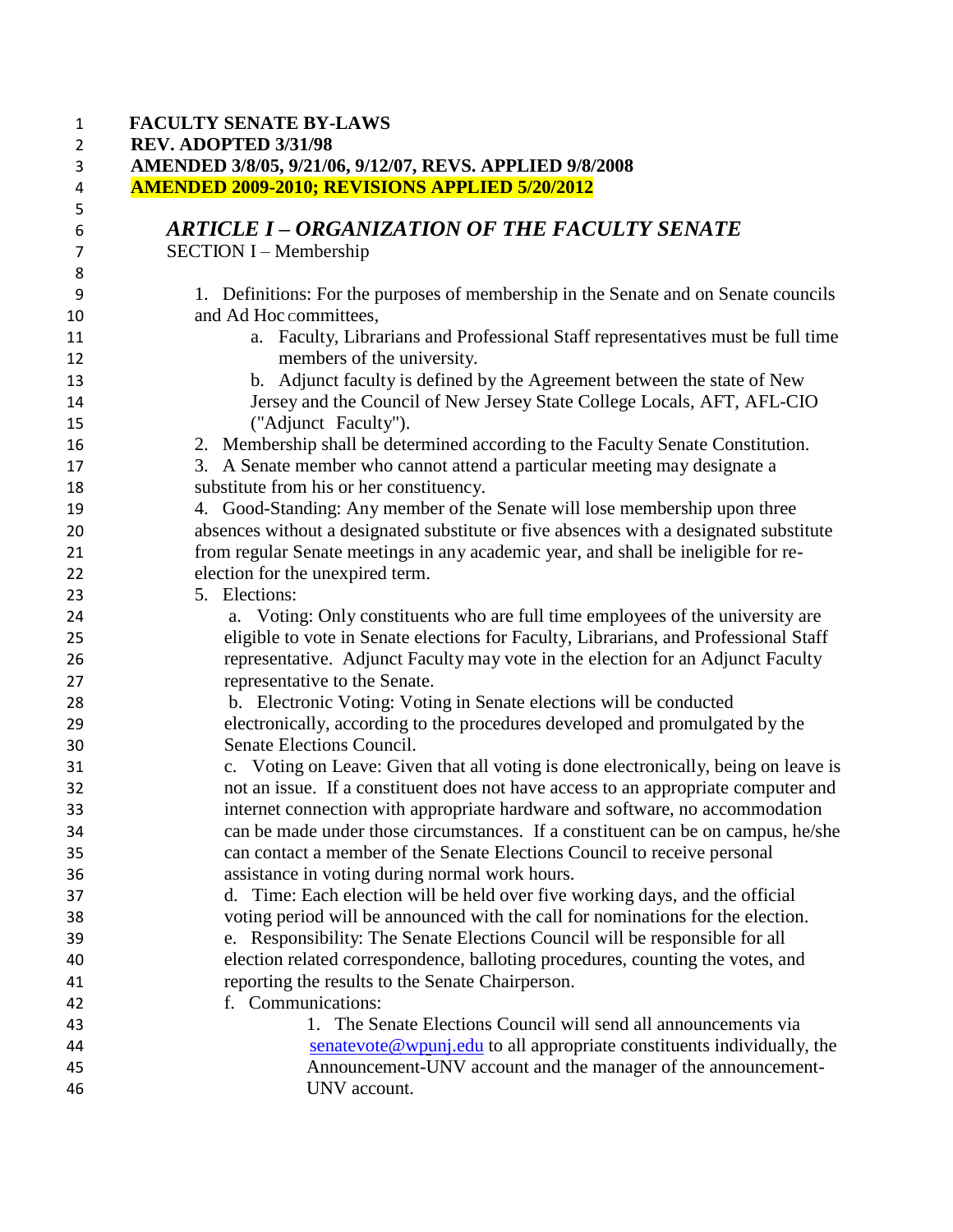| 47 | 2. Ballots for Adjunct Faculty should only be sent to Adjunct faculty               |
|----|-------------------------------------------------------------------------------------|
| 48 | as defined by the Agreement between the state of New Jersey and the                 |
| 49 | Council of New Jersey State College Locals, AFT, AFL-CIO                            |
| 50 | ("Adjunct Faculty").                                                                |
| 51 | g. Nomination Procedure: The nominating procedure will start approximately 3        |
| 52 | weeks before the election.                                                          |
| 53 | 1. There will be a period of 5 working days for nominations. A                      |
| 54 | nominee may nominate himself or herself. Each nomination must be                    |
| 55 | submitted by mail to sentevote@wpunj.edu. The Elections Council will                |
| 56 | confirm receipt of the nomination via the same e-mail address.                      |
| 57 | 2. There will be a second round of nominations for a period of 5                    |
| 58 | working days beginning with the announcement of the list of the first               |
| 59 | round of nominees.                                                                  |
| 60 | 3. Autobiographies/Statements: No later than the close of the period for            |
| 61 | withdrawals/nominations, nominees may submit to                                     |
| 62 | senatevote@wpunj.edu an autobiography and/or statement of no more                   |
| 63 | than 150 words. These autobiographies/statements will be included as                |
| 64 | part of the final slate of candidates posted by the Elections Council and           |
| 65 | linked to the online ballot site.                                                   |
| 66 | 4. Withdrawals:                                                                     |
| 67 | i. There will be a period of 5 working days for withdrawals                         |
| 68 | submitted by email and accompanied by a phone call to the                           |
| 69 | chairperson of the Elections Council. The Elections Council will                    |
| 70 | confirm receipt of the withdrawal.                                                  |
| 71 | ii. No additional nominations will be accepted during this same                     |
| 72 | period.                                                                             |
| 73 | 5. A final list of candidates will be circulated no later than 2 working            |
| 74 | days before the election.                                                           |
| 75 | 6. There will be no write-in votes permitted during balloting.                      |
| 76 | 7. If there is only one nominee for a position, that nominee will be                |
| 77 | declared elected by acclamation with no need for voting.                            |
| 78 | 8. If there is no nominee for a position, there will be no representative           |
| 79 | until the next general election.                                                    |
| 80 | h. Tie vote: In the case of a tie, there will be a runoff election conducted by the |
| 81 | Elections Council.                                                                  |
| 82 | i. Calendar of elections:                                                           |
| 83 | 1. Promotion Committee and Sabbatical Leave Committee – Late Fall                   |
| 84 | 2. Senate – Late Spring Term                                                        |
| 85 | 3. Other Senate Elections – As needed.                                              |
| 86 | 4. Adjunct Senator Representative – Early Fall                                      |
| 87 | 6. Vacancies:                                                                       |
| 88 | a. Vacancies may occur due to resignation, a conflict due to classroom              |
| 89 | assignment, prolonged illness, sabbatical leave, personal leave, or inability to    |
| 90 | serve. It is the responsibility of the Senator representing a department or the     |
| 91 | library or professional staff to notify their department members or fellow          |
| 92 | librarians or professional staff members and the Chairperson of the Faculty Senate  |
|    |                                                                                     |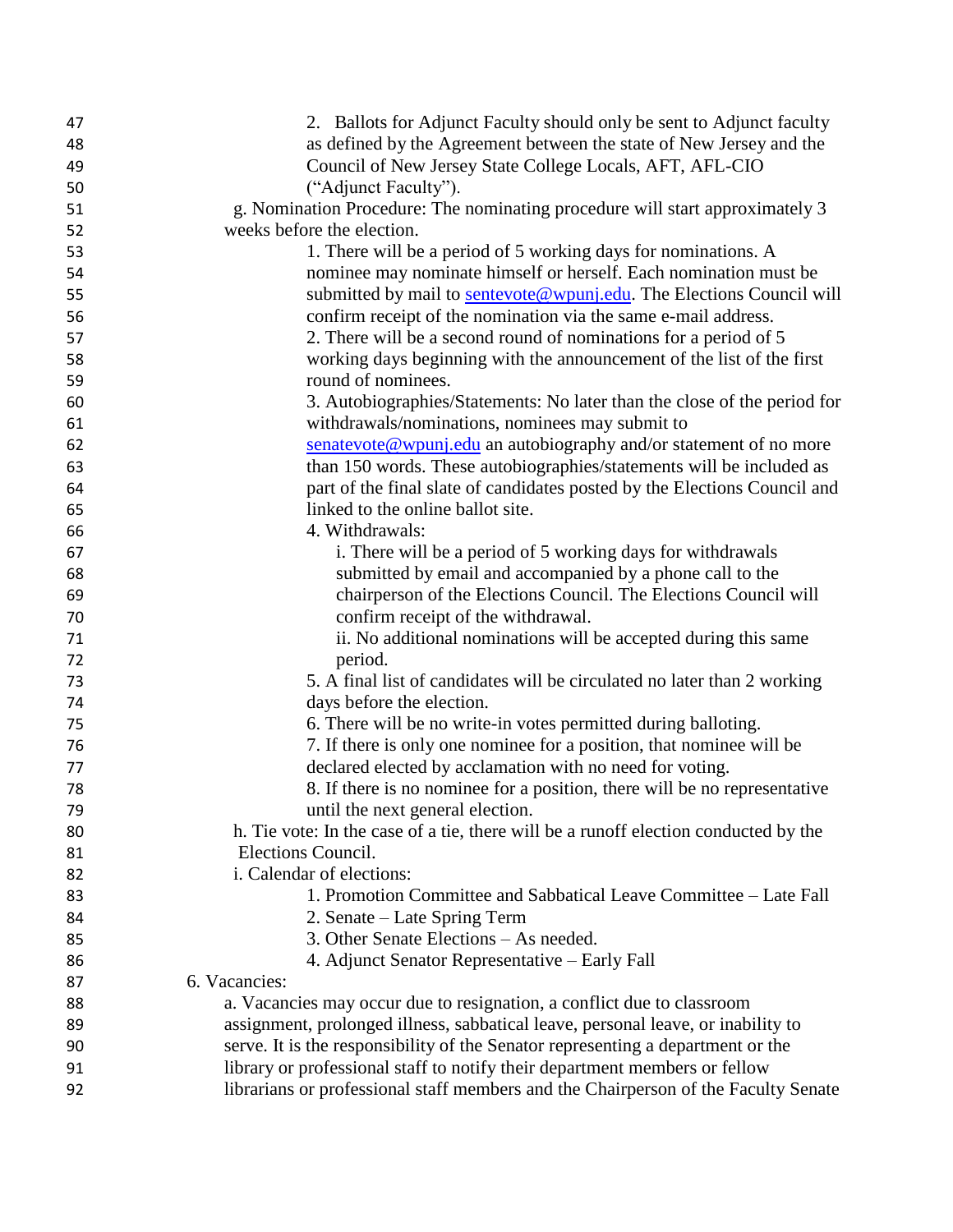of their extended absence. Senators elected at large and any Adjunct Faculty representatives must notify the Chairperson of the Faculty Senate of their extended absence. Any member of the faculty, librarians, professional staff, or Adjunct Faculty may notify the Chairperson of the Senate if they believe such a vacancy has occurred. b. The Chairperson of the Faculty Senate shall notify the Election Council and the constituency that a vacancy has occurred. If the constituent is a department or the library representative, the department or librarians shall elect an interim replacement at a department or library meeting and notify the Senate Chairperson of the results. If the constituent is the professional staff representative, anyone may be nominated from the professional staff and they shall elect from those nominated an interim replacement with balloting taking place via normal election procedure. If the constituent is the Adjunct Faculty representative, anyone may be nominated from the Adjunct Faculty, and they shall elect from those nominated an interim replacement with balloting taking place via normal election procedure. If the constituent is an at-large representative, anyone eligible for Senate membership may be nominated by the Faculty Senate and the Faculty Senate shall elect an interim replacement at a Senate meeting. An interim replacement will serve only until the next General Election, or until such time as the regularly elected member resumes the responsibilities of the Senate seat. c. Recall of Senate Members: Members of a constituency may petition for a Recall Election by obtaining the signatures of the greater of either 25% of the constituency or not less than 2 members of the constituency. The petition shall be submitted to the Chairperson of the Senate. The Elections Council, upon validating signatures, shall hold the Recall Election for the constituency within three weeks during which classes are in session. Upon a majority vote of the constituency in favor of recall, the Elections Council shall declare a vacancy and hold a new election in accordance with established procedures. d. Recall of At-Large Senate Members: At-Large Senators may be recalled by a 125 petition signed by the number of constituents equal to ¼ of the number of votes cast for the highest At-Large vote winner in the last Spring Senate election. In order to insure the proper number of signatures for this method of recall it is important for the Elections Council to maintain the vote count for Senators At- Large from the Spring Senate Election of the new Senate for one year. To ascertain the number of signatures needed one should consult with the chairperson of the Elections Council. These signatures must be from Faculty, Librarians, Professional staff, and Adjunct Faculty constituents who are eligible to vote in a General Senate Election. The petition shall be submitted to the Chairperson of the Senate. The Elections Council, upon validating signatures, shall hold the Recall Election for the constituency, Faculty, Librarians, Professional Staff, and Adjunct Faculty, within three weeks during which classes are in session. Upon a majority vote of the constituency in favor of recall, the Elections Council shall declare a vacancy and hold a new election in accordance with established procedures.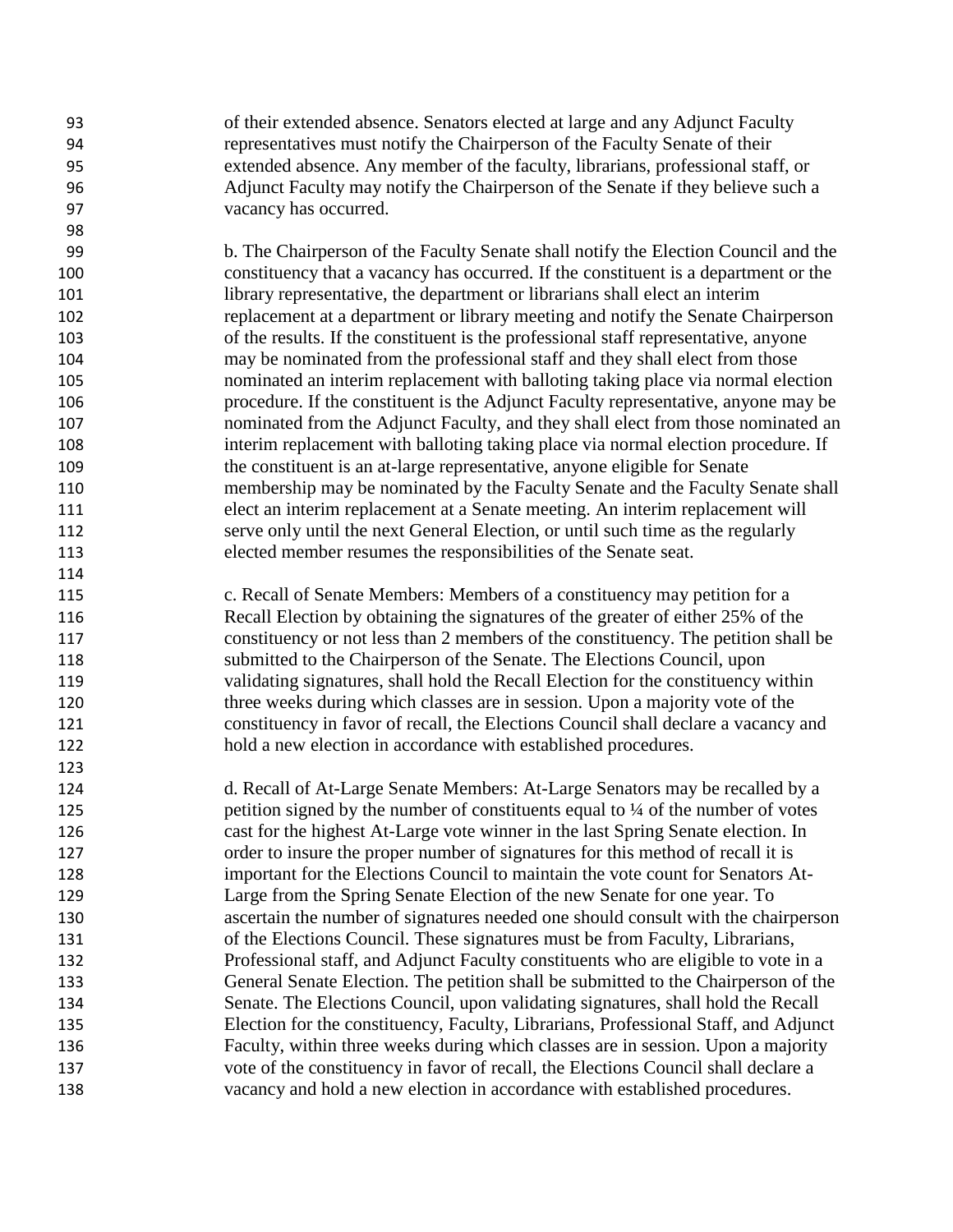| 139 |    |                                                                                            |
|-----|----|--------------------------------------------------------------------------------------------|
| 140 |    | SECTION II – Officers and Executive Committee                                              |
| 141 |    |                                                                                            |
| 142 |    | 1. Duties of the Chairperson:                                                              |
| 143 | a. | The Chairperson, with the aid of the Executive Committee shall prepare the agenda for      |
| 144 |    | Senate meetings.                                                                           |
| 145 |    | b. The Chairperson shall provide available background information for all agenda items at  |
| 146 |    | least 7 days before the next regularly scheduled meeting to all Senate members,            |
| 147 |    | department chairpersons, deans and officers of the University.                             |
| 148 |    | c. The Chairperson will appoint a Parliamentarian who may be from the Faculty,             |
| 149 |    | Librarians, or Professional Staff at large.                                                |
| 150 | d. | The Chairperson shall be responsible for notifying members of all regular and special      |
| 151 |    | meetings.                                                                                  |
| 152 |    | e. The Chairperson shall oversee that minutes of Senate meetings are communicated to       |
| 153 |    | the University Community within 14 days of the meetings.                                   |
| 154 |    |                                                                                            |
| 155 |    | 2. Duties of the Vice-Chairperson:                                                         |
| 156 |    | a. Performs the duties of the Chairperson in the absence or incapacity of the Chairperson. |
| 157 |    | b. Assists the Chairperson in preparing the Agenda for Senate meetings.                    |
| 158 | c. | Serves as liaison officer with Senate Ad Hoc Committees and Councils.                      |
| 159 |    | d. Circulates the following items to all Faculty, Librarians, Professional Staff, and      |
| 160 |    | <b>Adjunct Faculty;</b>                                                                    |
| 161 |    | A brief description of all Senate Councils.<br>i.                                          |
| 162 |    | An application form to join the Council the upcoming academic year.<br>ii.                 |
| 163 |    | iii.<br>Instructions for the completed Council application to be sent to the Senate        |
| 164 |    | secretary by the end of April.                                                             |
| 165 |    | e. Prepares a list of proposed nominees for membership on the Senate Councils and Ad       |
| 166 |    | Hoc Committees in consultation with the other members of the Executive Committee           |
| 167 |    | before the first fall meeting of the Senate.                                               |
| 168 | f. | Prepares a list of standing and proposed additional charges for each of the Councils and   |
| 169 |    | Ad Hoc Committees in consultation with the other members of the Executive                  |
| 170 |    | Committee before the first fall meeting of the Senate.                                     |
| 171 | g. | Holds meetings with the Chairs of all the Councils and Ad Hoc Committees in early          |
| 172 |    | October and early February, following the Councils' and Ad Hoc Committees' first           |
| 173 |    | meeting of each semester, to coordinate their activities.                                  |
| 174 |    | h. Works with Councils and Ad Hoc Committees, and other appropriate parties, to            |
| 175 |    | coordinate various inter-organizational fora (e.g. Research Day, Assessment Forum,         |
| 176 |    | and Basic Skills Forum).                                                                   |
| 177 | i. | Disseminates a template for Senate Council/Ad Hoc Committee year-end-reports to the        |
| 178 |    | Chairs of the Councils and Ad Hoc Committees in late March and collects the year-          |
| 179 |    | end-reports before May graduation.                                                         |
| 180 |    |                                                                                            |
| 181 |    | 3. Roles and Responsibilities of Senators:                                                 |
| 182 |    | a. Roles                                                                                   |
| 183 |    | i. Represent the will and opinion of the faculty of the constituency.                      |
| 184 |    | ii. Inform their constituency about the Senate updates, news, and                          |
|     |    |                                                                                            |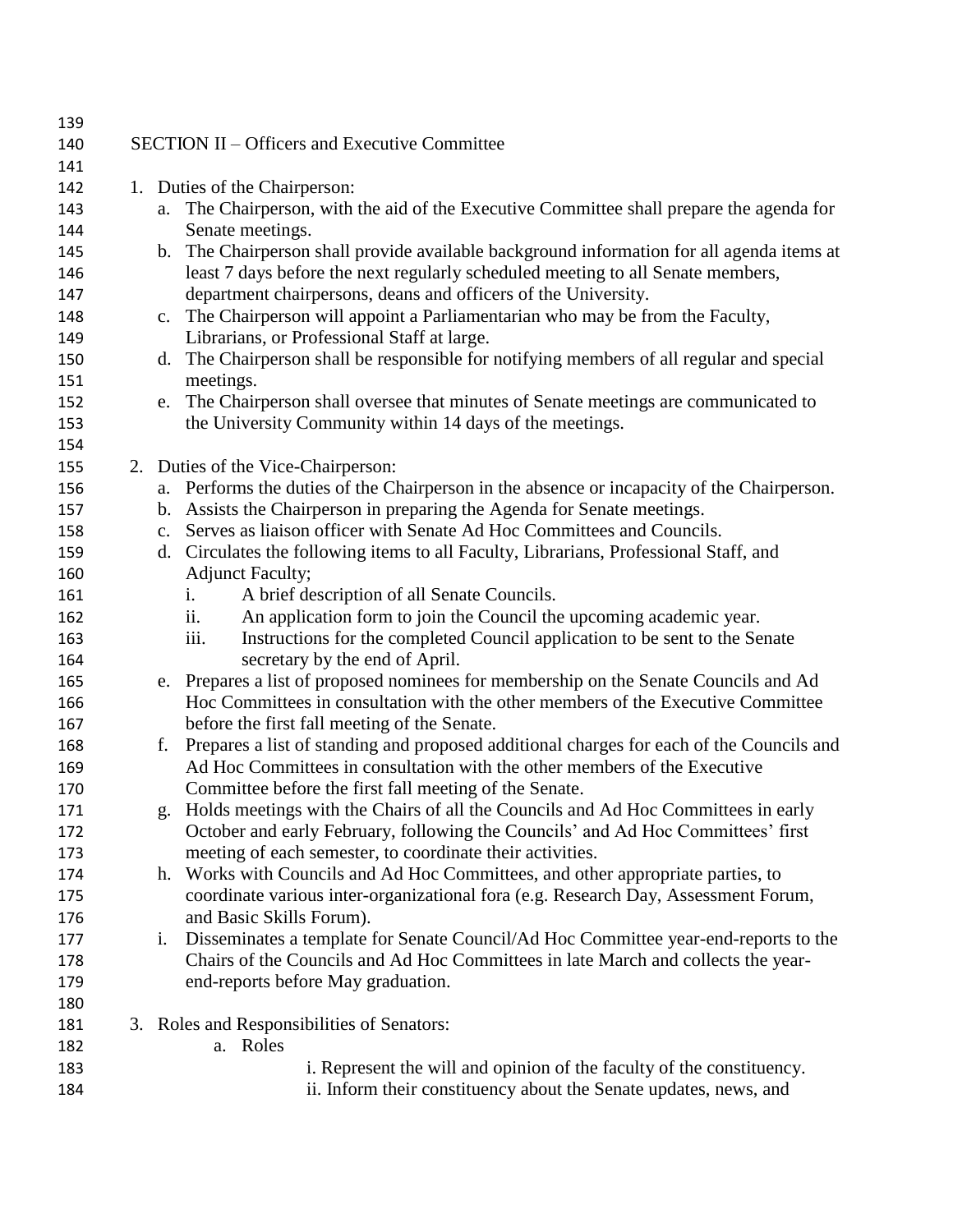| 185 |    | events.                                                                              |
|-----|----|--------------------------------------------------------------------------------------|
| 186 |    | iii. Act as liaison between their constituency and the Faculty Senate.               |
| 187 |    | b. Responsibilities                                                                  |
| 188 |    | i. Senators will serve a two-year term.                                              |
| 189 |    | ii. Senators shall attend the regular biweekly meetings from September through       |
| 190 |    | May, as well as any special meetings called by the Chairperson of the Senate.        |
| 191 |    | iii. Senators shall arrive on time for all meetings and stay for the duration of the |
| 192 |    | meetings.                                                                            |
| 193 |    | iv. Print and read the attached documents sent prior to each meeting                 |
| 194 |    | v. In the event a Senator is unable to attend a meeting, it is the Senator's         |
| 195 |    | responsibility to arrange for a substitute from the Senator's constituency and       |
| 196 |    | inform the Chair of the Senate of the alternate's name.                              |
| 197 |    |                                                                                      |
| 198 |    | 4. Nomination and Election of Officers:                                              |
| 199 |    | a. Candidates for all elected positions shall be nominated from the floor and, after |
| 200 |    | a 15 minute interval for caucusing, be elected by a secret ballot.                   |
| 201 |    | b. Nominations and voting for the Chair, Vice Chair and Secretary will be held       |
| 202 |    | first.                                                                               |
| 203 |    | c. Nominations and voting for the 3 at large representatives to the Executive        |
| 204 |    | Committee will then be held.                                                         |
| 205 |    | d. The election shall be conducted by representatives of the Elections Council       |
| 206 |    | who will prepare the ballots.                                                        |
| 207 |    |                                                                                      |
| 208 |    | 5. Recall of officers and Executive Committee Members:                               |
| 209 |    | Recall petition: Senate voting members may petition the recall of officers and<br>a. |
| 210 |    | members of the Executive Committee by:                                               |
| 211 |    | i. submitting a petition for recall containing written reasons and the signatures    |
| 212 |    | of at least 1/4 of the voting Senate members. The petition must be submitted to      |
| 213 |    | the Executive Committee for mandatory inclusion as the first substantive item        |
| 214 |    | on the agenda of the next regularly scheduled meeting.                               |
| 215 |    | ii. An Officer or Executive Committee member is recalled by two thirds               |
| 216 |    | affirmative vote of all Senate voting members.                                       |
| 217 |    |                                                                                      |
| 218 |    | 6. Vacancies in Office or the Executive Committee Seats:                             |
| 219 |    | Upon the recall, resignation, or illness of an officer or a member of the Executive  |
| 220 |    | Committee, a vacancy shall be declared and announced at the next regularly scheduled |
| 221 |    | Senate meeting. That vacancy shall be filled by election at the following regularly  |
| 222 |    | scheduled Senate meeting following procedures outlined in Article I, Section II-4,   |
| 223 |    | Nomination and Election of Officers.                                                 |
| 224 |    |                                                                                      |
| 225 |    | <b>SECTION III – Meetings and Procedures</b>                                         |
| 226 |    |                                                                                      |
| 227 | 1. | A quorum of the Faculty Senate necessary to conduct business will be defined as an   |
| 228 |    | ABSOLUTE majority (more than half) of the eligible voting members. Ex Officio        |
| 229 |    | members without vote will not count toward a quorum count. If the Senate loses a     |
| 230 |    | quorum of voting members, it automatically goes into adjournment. It will be the     |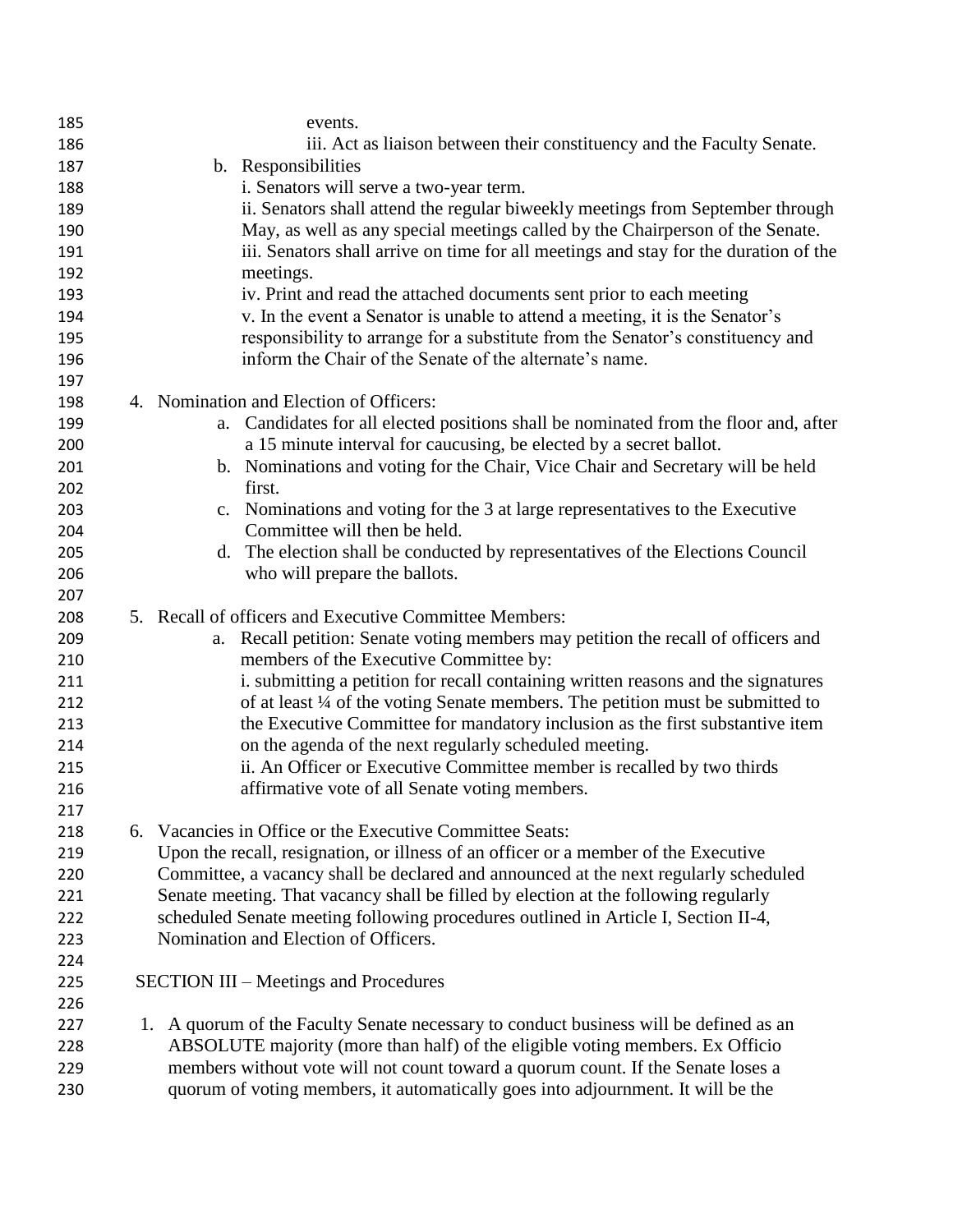|  | responsibility of the Chair, assisted by the Executive Committee, to monitor the status of<br>the quorum, as appropriate, and any member can demand a quorum count. A prevailing     |  |  |  |
|--|--------------------------------------------------------------------------------------------------------------------------------------------------------------------------------------|--|--|--|
|  | voting plurality will be defined as the most "ayes", "nays", or "abstentions" present. If<br>abstentions prevail, the motion would then be considered as neither passed nor defeated |  |  |  |
|  |                                                                                                                                                                                      |  |  |  |
|  | and the Executive Committee may then decide what future action to propose to the                                                                                                     |  |  |  |
|  | Senate.                                                                                                                                                                              |  |  |  |
|  |                                                                                                                                                                                      |  |  |  |
|  | 2. Secret Ballot: The use of a secret ballot shall be mandatory in the following cases:                                                                                              |  |  |  |
|  | a. When requested by a voting member present,                                                                                                                                        |  |  |  |
|  | b. During a recall vote,                                                                                                                                                             |  |  |  |
|  |                                                                                                                                                                                      |  |  |  |
|  | c. For election of officers and Executive Committee members.                                                                                                                         |  |  |  |
|  |                                                                                                                                                                                      |  |  |  |
|  | 3. A vote by roll call shall be mandatory when requested by 1/3 of the Senators present                                                                                              |  |  |  |
|  | except if a secret ballot has been mandated.                                                                                                                                         |  |  |  |
|  |                                                                                                                                                                                      |  |  |  |
|  | 4. Items may not be added to the regular agenda after the background material is forwarded                                                                                           |  |  |  |
|  | by the Executive Committee to the Senators unless 2/3 of the Senators present at the                                                                                                 |  |  |  |
|  | meeting vote to make the change in the agenda.                                                                                                                                       |  |  |  |
|  |                                                                                                                                                                                      |  |  |  |
|  | 5. If an emergency meeting is deemed necessary by the Executive Committee, Chairperson                                                                                               |  |  |  |
|  | of the Senate, President of the University or $\frac{1}{2}$ of the Senate voting members, background                                                                                 |  |  |  |
|  | material for the special meeting should be delivered, if possible, to the Senators 2 days                                                                                            |  |  |  |
|  | prior to the meeting.                                                                                                                                                                |  |  |  |
|  |                                                                                                                                                                                      |  |  |  |
|  | ARTICLE II – COUNCILS AND AD HOC COMMITTEES                                                                                                                                          |  |  |  |
|  | SECTION I – Responsibilities, Memberships, and Meetings:                                                                                                                             |  |  |  |
|  |                                                                                                                                                                                      |  |  |  |
|  | 1. General Responsibilities: The following points should be adhered to by all Councils and                                                                                           |  |  |  |
|  | Ad Hoc Committees of the Faculty Senate.                                                                                                                                             |  |  |  |
|  |                                                                                                                                                                                      |  |  |  |
|  | a. All Senate Councils and Ad Hoc committees will work with their Senate approved                                                                                                    |  |  |  |
|  | charges to review and develop policy and send it to the Senate. Councils and Ad Hoc                                                                                                  |  |  |  |
|  | Committees will indicate the relevance of recommendations to existing college policy                                                                                                 |  |  |  |
|  | in their resolution to the Senate.                                                                                                                                                   |  |  |  |
|  | b. The writing and presentation of university policies by a Senate Council or Ad Hoc                                                                                                 |  |  |  |
|  | Committee is defined as a total process that involves research and appropriate                                                                                                       |  |  |  |
|  | notation of existing policy affected by the new policy, and the relevant input of                                                                                                    |  |  |  |
|  | affected constituents at Council and Ad Hoc Committee meetings or other means                                                                                                        |  |  |  |
|  | deemed appropriate.                                                                                                                                                                  |  |  |  |
|  | c. All Senate Council and Ad Hoc Committee Chairs shall meet twice yearly with the                                                                                                   |  |  |  |
|  | Vice-Chair to coordinate their activities.                                                                                                                                           |  |  |  |
|  | d. All Councils and Ad Hoc Committees, except for the Elections Council, must meet at                                                                                                |  |  |  |
|  | least monthly and report to the Senate Chairperson and Vice Chairperson each month.                                                                                                  |  |  |  |
|  |                                                                                                                                                                                      |  |  |  |
|  |                                                                                                                                                                                      |  |  |  |
|  | Minutes of Council and Ad Hoc Committee meetings will be forwarded to the Senate<br>Office within 2 weeks of each meeting.                                                           |  |  |  |
|  |                                                                                                                                                                                      |  |  |  |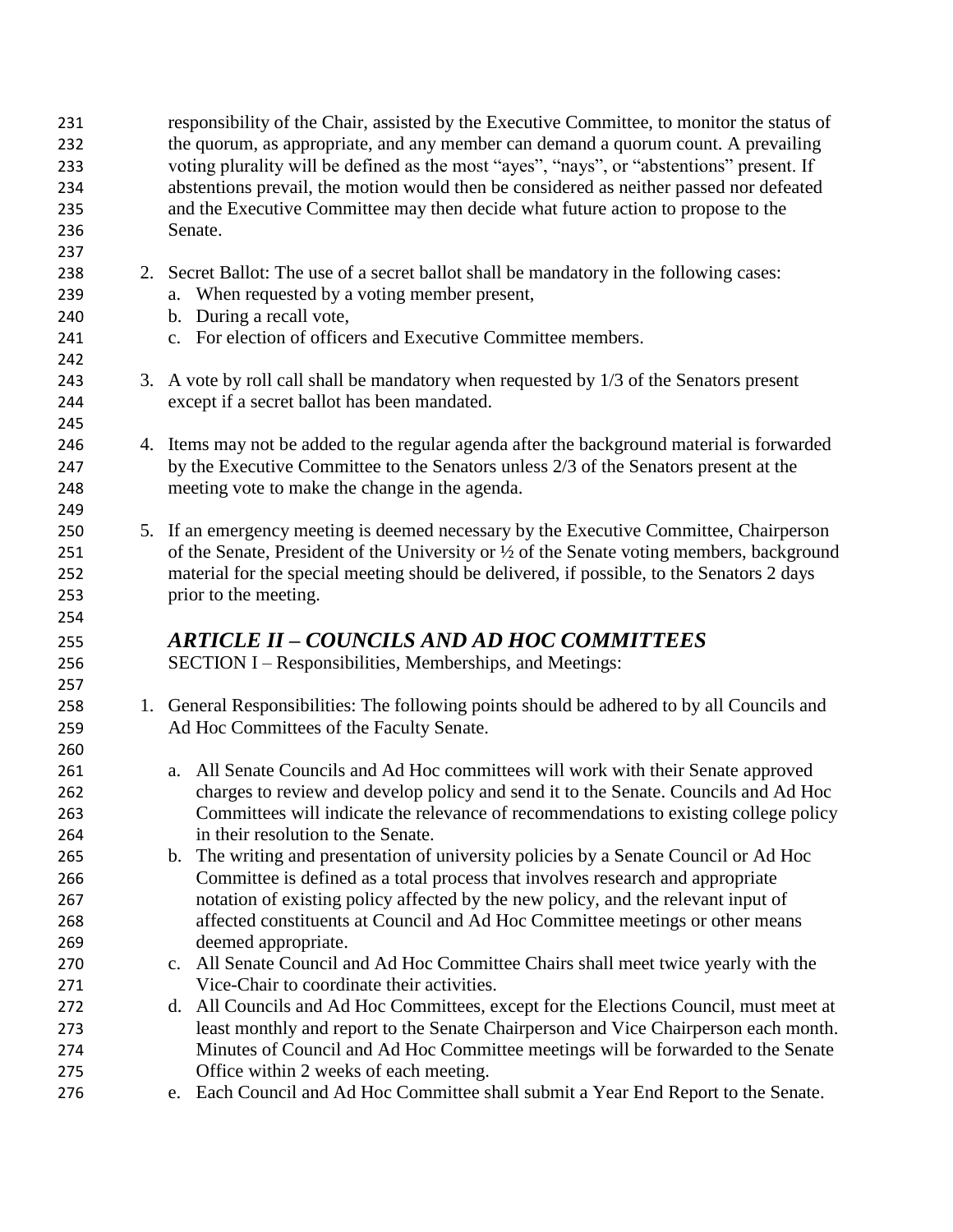| 277 | Councils may, at this time, recommend to the Senate charges that the succeeding              |
|-----|----------------------------------------------------------------------------------------------|
| 278 | Council should review.                                                                       |
| 279 | The Previous year's Councils will remain in office until the new Councils are elected.<br>f. |
| 280 |                                                                                              |
| 281 | 2. Membership and Meetings                                                                   |
| 282 | a. All Councils and Ad Hoc Committees shall have the following members:                      |
| 283 | i. Voting                                                                                    |
| 284 | 1. Faculty: one from each college,                                                           |
| 285 | 2. Librarian: one representative from the Library staff,                                     |
| 286 | 3. Professional Staff: one representative from the Professional Staff,                       |
| 287 | 4. Adjunct Faculty: one representative from the Adjunct Faculty                              |
| 288 | ii. Non-Voting                                                                               |
| 289 | 1. Administrative Liaison: Each Council shall have one representative                        |
| 290 | appointed by the Provost.                                                                    |
| 291 | 2. In cases where there is an individual whose position requires that                        |
| 292 | she/he be a member of a given council (e.g., Director of University Core                     |
| 293 | <b>Curriculum</b> ), that person shall be an ex-officio member of the council,               |
| 294 | without vote.                                                                                |
| 295 | b. Ad Hoc Committees may also have administrative representatives and                        |
| 296 | members.                                                                                     |
| 297 | Members of the Councils shall serve two year terms and these terms shall be<br>c.            |
| 298 | staggered so that no more than five $(5)$ members or less than four $(4)$ members            |
| 299 | shall be elected to a new full term each year.                                               |
| 300 | d. An individual may be a member of only one Senate Council but may serve on                 |
| 301 | other Senate Ad Hoc Committees.                                                              |
| 302 | Members of the Councils and Ad Hoc Committees shall elect a faculty,<br>e.                   |
| 303 | librarian, or professional staff person as chairperson at its first meeting.                 |
| 304 | Notification of the results of this election shall be forwarded to the Senate                |
| 305 | Chair and Vice Chairperson who will notify the Senate and Faculty at large.                  |
| 306 | The Chairpersons shall be a full-time employee of the university.                            |
| 307 | The Senate Vice Chairperson should circulate to all Faculty, Librarians,<br>f.               |
| 308 | Professional Staff, and Adjunct Faculty a brief description of all Senate                    |
| 309 | Councils during the Spring Semester. Those interested in serving should                      |
| 310 | indicate this to the Senate Vice Chairperson.                                                |
| 311 | The Senate Executive Committee shall consult the list of those offering to<br>g.             |
| 312 | serve and shall nominate members for each Council or Ad Hoc Committee. If                    |
| 313 | there is an insufficient number of candidates to fill available positions, the               |
| 314 | Executive Committee may recruit additional candidates. The Vice Chairperson                  |
| 315 | of the Senate shall also accept nominations from the floor. Senators at a                    |
| 316 | Senate meeting shall then elect members for each Council or Ad Hoc                           |
| 317 | Committee from those nominated, and the Senate Vice Chairperson shall                        |
| 318 | notify Council and Ad Hoc Committee members of their election. The Senate                    |
| 319 | Vice Chairperson shall appoint a Convener for each Council and Ad Hoc                        |
| 320 | Committee.                                                                                   |
| 321 | Any Council or Ad Hoc Committee Chairperson, with the exception of the<br>h.                 |
| 322 | Election Council's Chairperson, who does not conduct monthly meetings, may                   |
|     |                                                                                              |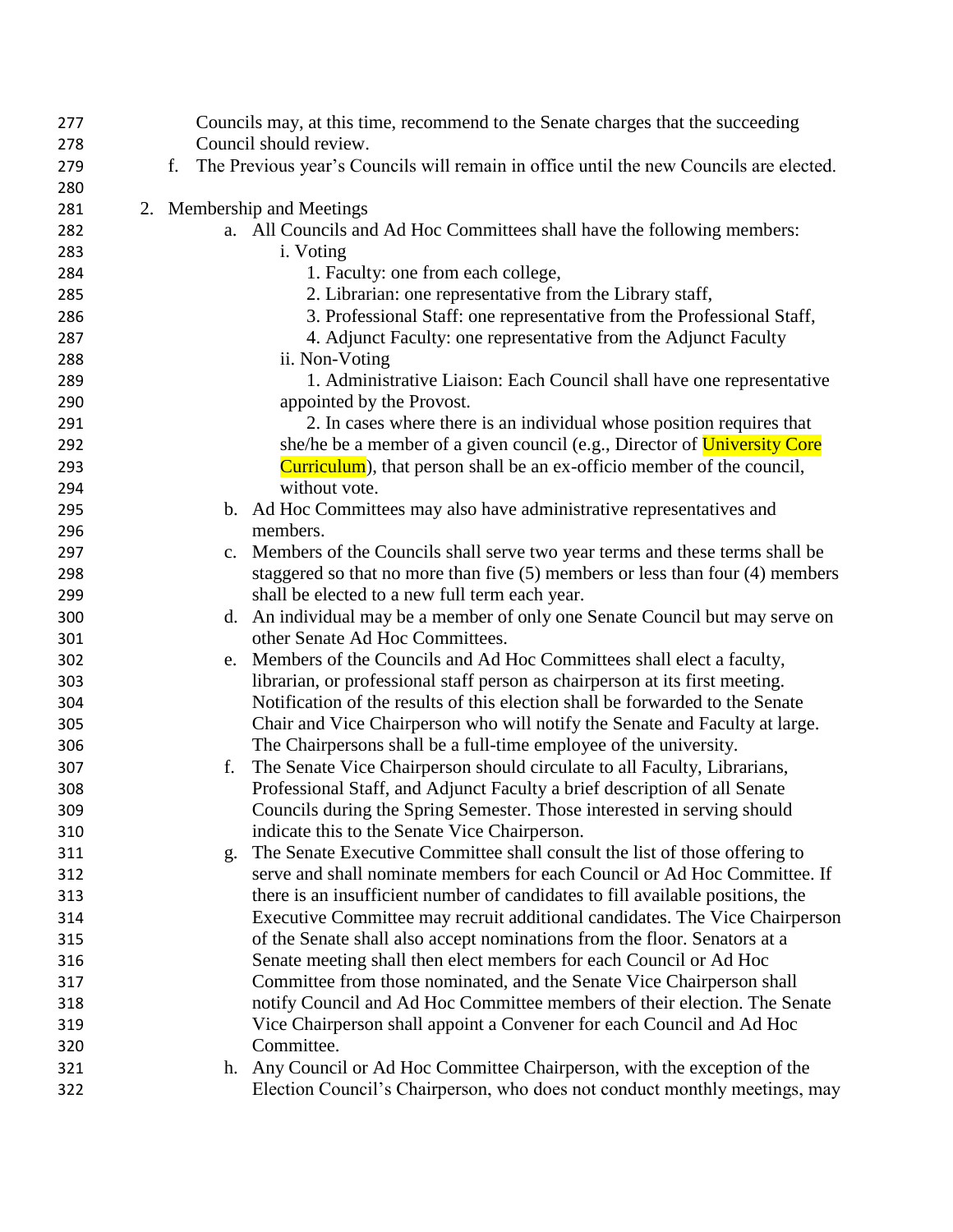| 323 | be replaced by the Chairperson of the Faculty Senate. However, the individual                             |
|-----|-----------------------------------------------------------------------------------------------------------|
| 324 | may remain as a member of the Council or Ad Hoc Committee.                                                |
| 325 | Council or Ad Hoc Committee members who have 3 absences shall be<br>i.                                    |
| 326 | removed from the Council or Ad Hoc Committee and reinstated only by vote                                  |
| 327 | of the Senate. Notice of this removal shall be made in writing to the Senate                              |
| 328 | Executive Ad Hoc Committee and the Senate Chairperson. If necessary the                                   |
| 329 | Vice Chairperson will follow procedures of Article II, Section 1-2-g for                                  |
| 330 | finding a replacement Council or Ad Hoc Committee member.                                                 |
| 331 | When teaching schedules for Council or members are in conflict, meetings<br>$j$ .                         |
| 332 | should be held on rotating days. It is hoped that faculty with little or few                              |
| 333 | available hours at appropriate meeting times will carefully consider their                                |
| 334 | availability/schedule before seeking Council or Ad Hoc Committee                                          |
| 335 | membership.                                                                                               |
| 336 |                                                                                                           |
| 337 | <b>SECTION II - Councils</b>                                                                              |
| 338 |                                                                                                           |
| 339 | Function: Councils shall be appointed to carry out specific charges from the Senate, and to               |
| 340 | develop additional charges, as deemed necessary by the Councils, and approved by the Senate, to           |
| 341 | achieve goals which shall fall into the following general categories:                                     |
| 342 |                                                                                                           |
|     | 1. Academic Standards Council                                                                             |
| 343 |                                                                                                           |
| 344 | a. Review and recommend policy for the adoption, implementation and enforcement of                        |
| 345 | undergraduate educational and academic standards.                                                         |
| 346 | b. Review and recommend policy for the adoption, implementation and enforcement of                        |
| 347 | undergraduate educational and academic standards in curricular issues.                                    |
| 348 | Liaise with university officials responsible for all academic policy matters to conduct<br>$\mathbf{c}$ . |
| 349 | an ongoing review of their effectiveness.                                                                 |
| 350 |                                                                                                           |
| 351 | 2. Admissions Council                                                                                     |
| 352 | a. Review and recommend policy for admission and retention in undergraduate                               |
| 353 | programs.                                                                                                 |
| 354 | b. Liaise with administrators responsible for admission, retention, and enrollment                        |
| 355 | management issues to review the effectiveness of current policies and practices on an                     |
| 356 | ongoing basis.                                                                                            |
| 357 |                                                                                                           |
| 358 | 3. Advisement and Registration Council                                                                    |
| 359 | a. Review <b>undergraduate</b> advisement and registration policies and procedures, and                   |
| 360 | recommend revisions and/or new policies, as needed.                                                       |
| 361 | b. Identify problems and recommend means for improvement in undergraduate                                 |
| 362 | advisement and registration policies.                                                                     |
| 363 | c. Work with administrators involved in areas of <b>undergraduate</b> Advisement and                      |
| 364 | Registration to recommend ways to facilitate policy implementation.                                       |
| 365 |                                                                                                           |
| 366 | 4. Assessment Council                                                                                     |
| 367 | The Assessment Council shall carry out its charges within the context of the current<br>a.                |
| 368 | Assessment Policy and the "Principles of Assessment", adhered to by this institution.                     |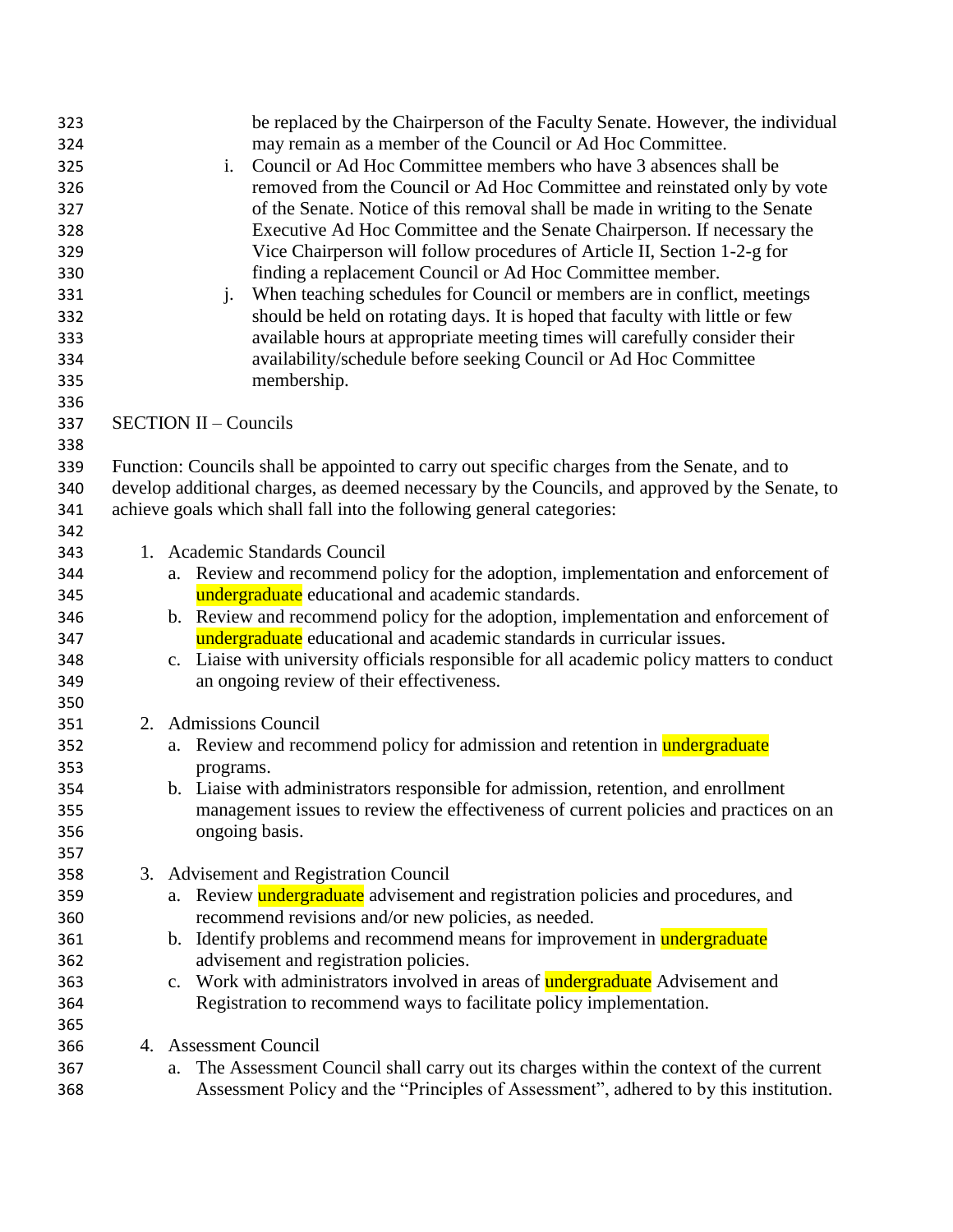| 369<br>370 | On this campus, assessment is distinct from evaluation. Assessment at WPUNJ shall<br>be defined as "the measurement of course, program, and other student learning |
|------------|--------------------------------------------------------------------------------------------------------------------------------------------------------------------|
| 371        | outcomes, as well as university-wide curricular initiatives, for the purpose of                                                                                    |
| 372        | improvement." To enhance our educational environment, assessments will be                                                                                          |
| 373        | designed that:                                                                                                                                                     |
| 374        | Better articulate the educational goals,<br>$\bullet$                                                                                                              |
| 375        | Provide means for collecting information on the progress towards the goals,<br>$\bullet$                                                                           |
| 376        | Disseminate results to faculty and staff involved, who will consider possible<br>$\bullet$                                                                         |
| 377        | modifications in that which has been assessed.                                                                                                                     |
| 378        | b. In addition to the aforementioned membership outlined in Article II – Section I-2-a,                                                                            |
| 379        | the composition of the Assessment Council shall consist of the following voting                                                                                    |
| 380        | members:                                                                                                                                                           |
| 381        | The College Assessment Coordinators, either as ex officio members or as<br>$\bullet$                                                                               |
| 382        | elected in Article II, Section I, Responsibilities, Memberships, and Meetings.                                                                                     |
| 383        | Director of I.R.&A.                                                                                                                                                |
| 384        | c. The Council's principal functions shall be to:                                                                                                                  |
| 385        | Inform and educate the university community regarding issues and trends in<br>$\bullet$                                                                            |
| 386        | relation to assessment (e.g. via an annual newsletter, and annual university                                                                                       |
| 387        | forum).                                                                                                                                                            |
| 388        | Act as consultants for assessment projects campus-wide, including program                                                                                          |
| 389        | reviews.                                                                                                                                                           |
| 390        |                                                                                                                                                                    |
| 391        | [Athletics Council abolished]                                                                                                                                      |
| 392        |                                                                                                                                                                    |
| 393        | 5. Budget and Planning Council                                                                                                                                     |
| 394        | a. Recommend University budget policy and overall direction                                                                                                        |
| 395        | b. Advise and prioritize in matters related to institutional planning and finance                                                                                  |
| 396        |                                                                                                                                                                    |
|            | c. Examine and review the institution's proposed budget                                                                                                            |
| 397        | Work with the administration in resolving fiscal concerns<br>d.                                                                                                    |
| 398        | In addition to the aforementioned membership outlined in Article II- Section I-2-a, the                                                                            |
| 399        | composition of the Budget and Planning Council shall consist of the following non-                                                                                 |
| 400        | voting members: Vice President for Administration and Finance and Associate Vice                                                                                   |
| 401        | President for Capital Planning, Design, and Construction.                                                                                                          |
| 402        |                                                                                                                                                                    |
| 403        | 6. Elections Council                                                                                                                                               |
| 404        | Develop standardized procedures for all campus wide elections.<br>a.                                                                                               |
| 405        | Conduct Faculty Senate elections prior to April 30.<br>b.                                                                                                          |
| 406        | c. Conduct campus wide elections according to the election policy for:                                                                                             |
| 407        | Promotion committee, Sabbatical Leave Committee, UFRAC Committee<br>$\bullet$                                                                                      |
| 408        | University Wide Ad-hoc Committees and major Search Committees where<br>$\bullet$                                                                                   |
| 409        | broad elected representation is needed. These elections can be called upon                                                                                         |
| 410        | request from the Senate directly or by the Senate at the request of University                                                                                     |
| 411        | Administrative officials for members from Faculty, Librarians, Professional                                                                                        |
| 412        | Staff, and Adjunct Faculty.                                                                                                                                        |
| 413<br>414 | 7. University Core Curriculum Council                                                                                                                              |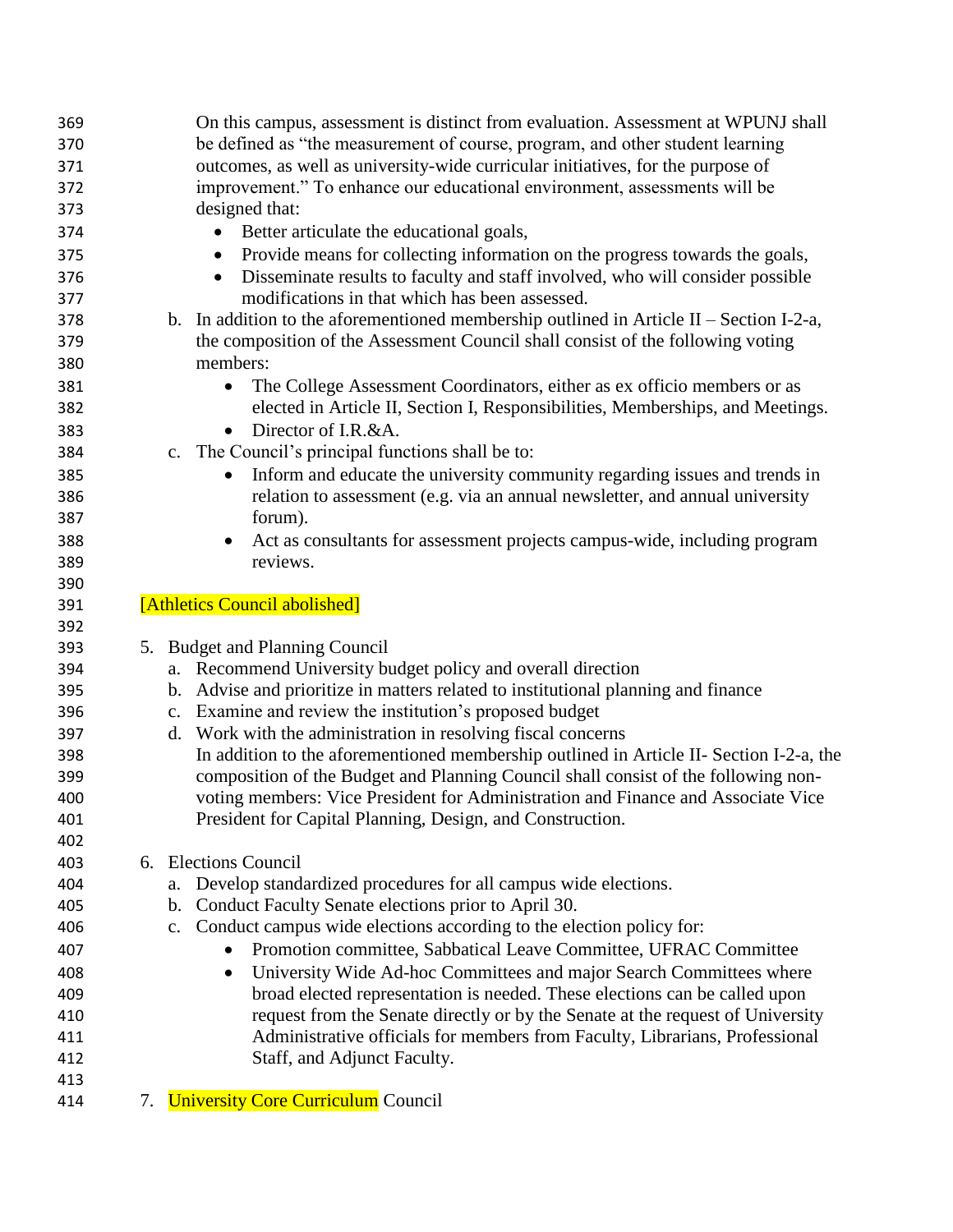| 415 | a.             | The Director of the UCC, appointed by the Provost, shall be an Ex-Officio member,       |
|-----|----------------|-----------------------------------------------------------------------------------------|
| 416 |                | without vote, of this Council.                                                          |
| 417 |                | b. The University Core Curriculum Council working with the Undergraduate Council        |
| 418 |                | shall monitor the UCC program and review and recommend to the Senate all                |
| 419 |                | proposed course and curriculum changes for <b>UCC</b> credit.                           |
| 420 | C <sub>1</sub> | The University Core Curriculum Council will review and make recommendations             |
| 421 |                | regarding all changes in UCC policy to the Senate.                                      |
| 422 |                |                                                                                         |
| 423 |                | 8. Governance Council                                                                   |
| 424 |                | a. Delineate the role of the Faculty Senate in University governance.                   |
| 425 |                | b. Review of the various governance statements.                                         |
| 426 |                | c. Recommend patterns of and responsibilities for self governance by colleges, schools, |
| 427 |                | institutes, divisions, and faculties.                                                   |
| 428 |                | d. Review the Policy Manual periodically and suggest policies which need to be          |
| 429 |                | reviewed or revised.                                                                    |
| 430 |                | e. Review applications for Faculty Emeritus/Emerita status and make recommendations     |
| 431 |                | to the Senate after the candidate's retirement is effective.                            |
| 432 |                | i. The following procedure shall be followed:                                           |
| 433 |                | 1. The Departmental Nomination: The academic department submits the                     |
| 434 |                | Faculty Emeritus/Emerita recommendation to the Chair and Vice Chair of the              |
| 435 |                | Senate along with the following supporting documents:                                   |
| 436 |                | a. Cover letter containing the meeting date the individual was                          |
| 437 |                | nominated, the number of years the nominee worked at WPUNJ and                          |
| 438 |                | the department, the tally vote, and a few paragraphs highlighting the                   |
| 439 |                | nominee's accomplishments.                                                              |
| 440 |                | b. Full curriculum vitae.                                                               |
| 441 |                | c. Other supporting documents the department chooses to send.                           |
| 442 |                | 2. Governance Council Nomination: The Senate Vice Chair forwards the packet to          |
| 443 |                | the Governance Council Chair who has the responsibility of distributing this            |
| 444 |                | information to each Council member. If the Governance Council votes to                  |
| 445 |                | recommend the individual for Emeritus/Emerita Status, the Council drafts a              |
| 446 |                | resolution recommending that the Senate approve the nominee for                         |
| 447 |                | Emeritus/Emerita Status and forwards it to the Senate Vice Chair.                       |
| 448 |                | 3. Executive Committee Nomination: The Senate Vice Chair presents the                   |
| 449 |                | recommendation to the Senate Executive Committee at its next scheduled                  |
| 450 |                | meeting. The Executive Committee will review the resolution and                         |
| 451 |                | supporting documents. Upon approval, the resolution will be scheduled for               |
| 452 |                | next Senate meeting.                                                                    |
| 453 |                | 4. Senate Nomination: The resolution is presented to the Senate by the Chair of         |
| 454 |                | the Governance Council. If the resolution is approved, the Senate Chair                 |
| 455 |                | forwards it to the President of the University for submission to the Board of           |
| 456 |                | Trustees for its approval.                                                              |
|     |                |                                                                                         |
| 457 |                | ii. Emeritus status may be conferred on a person posthumously if the person expires     |
| 458 |                | during their active service.                                                            |
| 459 |                |                                                                                         |
| 460 |                | 9. Graduate <b>Programs</b> Council                                                     |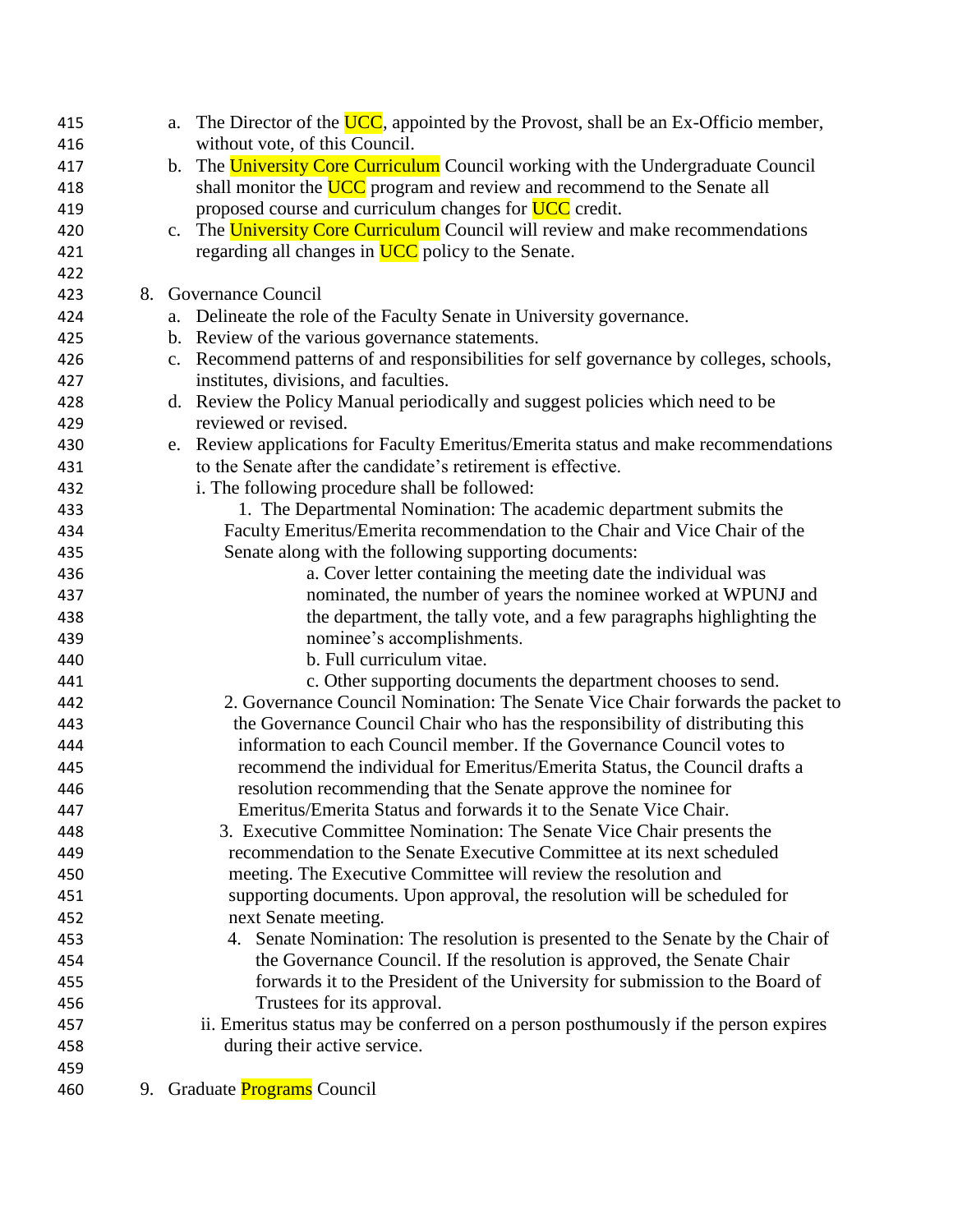| 461 | a. Recommend policy on course requirements for graduate degrees and the procedures         |
|-----|--------------------------------------------------------------------------------------------|
| 462 | for inaugurating, changing, or terminating graduate courses and programs.                  |
| 463 | b. Review and recommend new graduate programs, major changes in existing programs,         |
| 464 | and areas of expansion.                                                                    |
| 465 |                                                                                            |
| 466 | 10. Graduate Policies and procedures Council                                               |
| 467 | a. Review and recommend policy for the adoption, implementation, and enforcement of        |
| 468 | graduate educational and academic standards.                                               |
| 469 | b. Review and recommend policy for admission and retention in graduate programs, and       |
| 470 | for publicity and recruitment issues.                                                      |
| 471 | c. Review graduate advisement and registration policies and procedures, and                |
| 472 | recommend revisions and/or new policies, as needed.                                        |
| 473 | d. Identify and recommend means for improvement in graduate advisement and                 |
| 474 | registration policies and procedures.                                                      |
| 475 | e. Liaise with university officials and bodies responsible for policy on the above matters |
| 476 | to review the effectiveness of policies and facilitate their implementation.               |
| 477 |                                                                                            |
| 478 | 11. Research and Scholarship Council                                                       |
| 479 | a. Promote Faculty, Librarian, Professional Staff, and Adjunct Faculty scholarship;        |
| 480 | identify, on an ongoing basis, current and anticipated faculty, librarian, professional    |
| 481 | staff and adjunct faculty needs with regard to scholarship and research and                |
| 482 | recommend strategies designed to meet those needs.                                         |
| 483 | b. Support the continued efforts to build academic research networks on and beyond the     |
| 484 | William Paterson campus.                                                                   |
| 485 | c. Review, yearly as needed, the policies, procedures, and guidelines for each of the      |
| 486 | following:                                                                                 |
| 487 | Institutional Review Board for the Protection of Human Subjects,<br>1.                     |
| 488 | Scientific and Academic Fraud and Misconduct,<br>2.                                        |
| 489 | Assigned Research Time Application and Selection.<br>3.                                    |
| 490 |                                                                                            |
| 491 | 12. Technology Council                                                                     |
| 492 | a. Identify the technological needs of faculty.                                            |
| 493 | b. Recommend technology policies and initiatives based on curricular and scholarship       |
| 494 | needs.                                                                                     |
| 495 | c. Participate in the University's technological policy-making and planning.               |
| 496 | d. Liaise with technology administrators on policy, curricular, and scholarship issues.    |
| 497 |                                                                                            |
| 498 | 13. Undergraduate Council                                                                  |
| 499 | a. Recommend policy on undergraduate course requirements for degrees and the               |
| 500 | procedures for inaugurating, changing, or terminating undergraduate courses and            |
| 501 | programs.                                                                                  |
| 502 | b. Review and recommend new undergraduate programs, major changes in existing              |
| 503 | programs, and undergraduate courses.                                                       |
| 504 |                                                                                            |
| 505 | <b>SECTION III – Ad Hoc Committees</b>                                                     |
| 506 |                                                                                            |